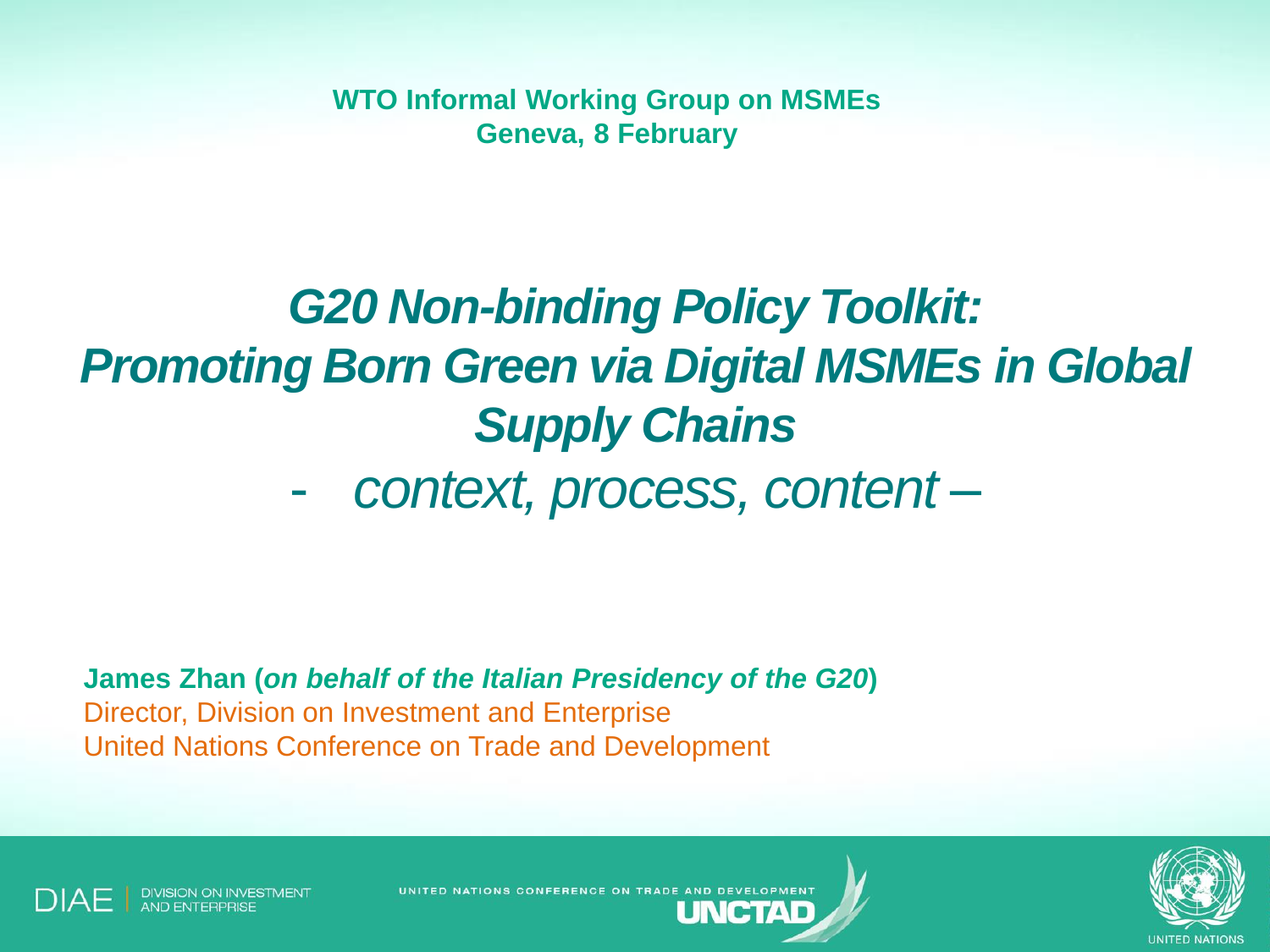## **Context: why the toolkit?**

• G20 priorities under the 2021 Italian Presidency: People, Planet, Prosperity



- 3/5<sup>th</sup> of micro and small companies were strongly affected
- 1/4<sup>th</sup> risked shutting down permanently
- Women- and youth-led firms suffered the most

• MSMEs backbone of global production system

- 99% of firms
- 70% of jobs
- 50+% of global value added

entrepreneurship



• Any build-back-better effort needs to focus on MSMEs and

NGTYA



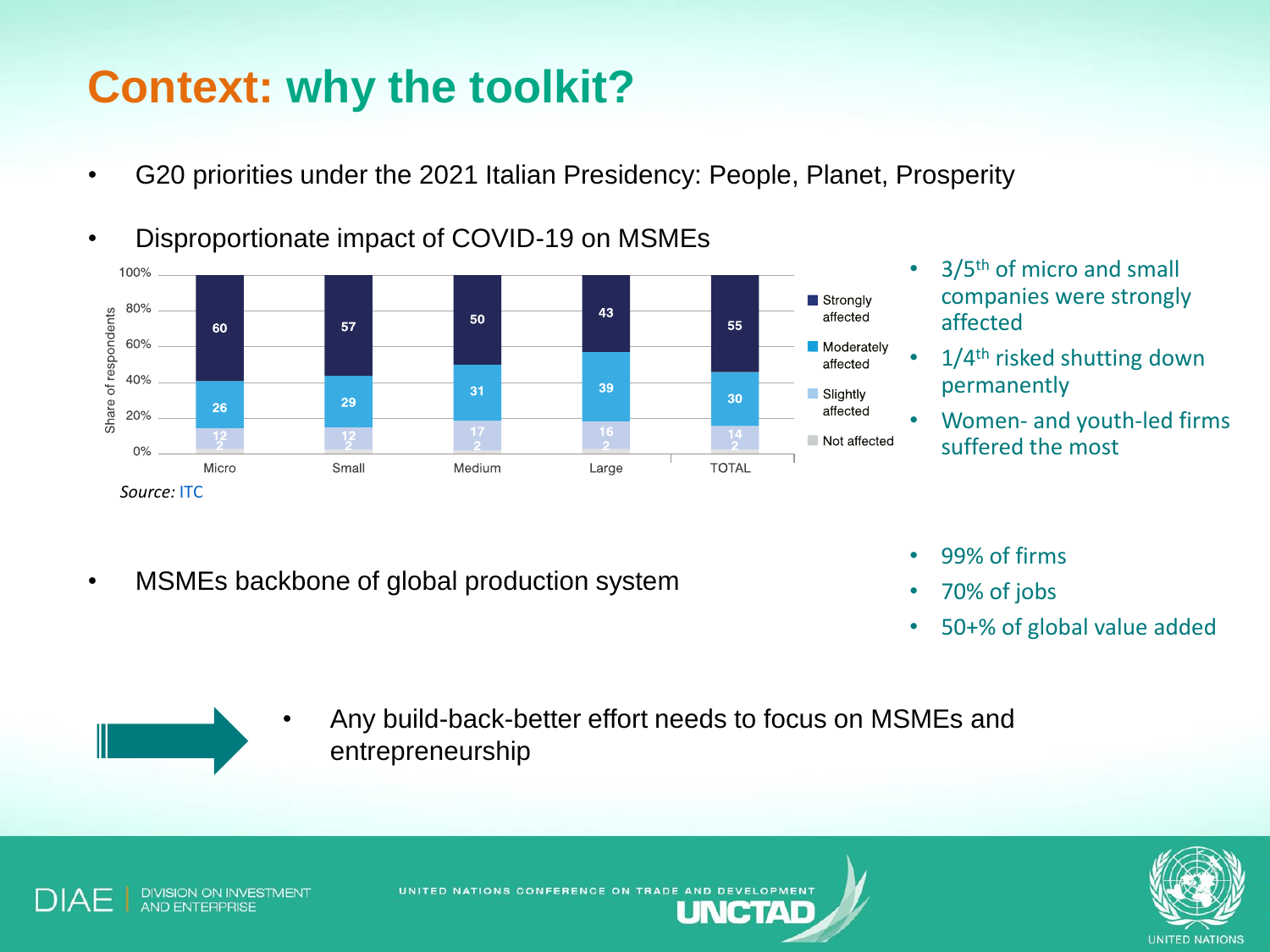#### **Opportunity: A new generation of born green MSMEs**





DIVISION ON INVESTMENT<br>AND ENTERPRISE **DIAF** 

UNITED NATIONS CONFERENCE ON TRADE AND DEVELOPMENT

**UNCTAD**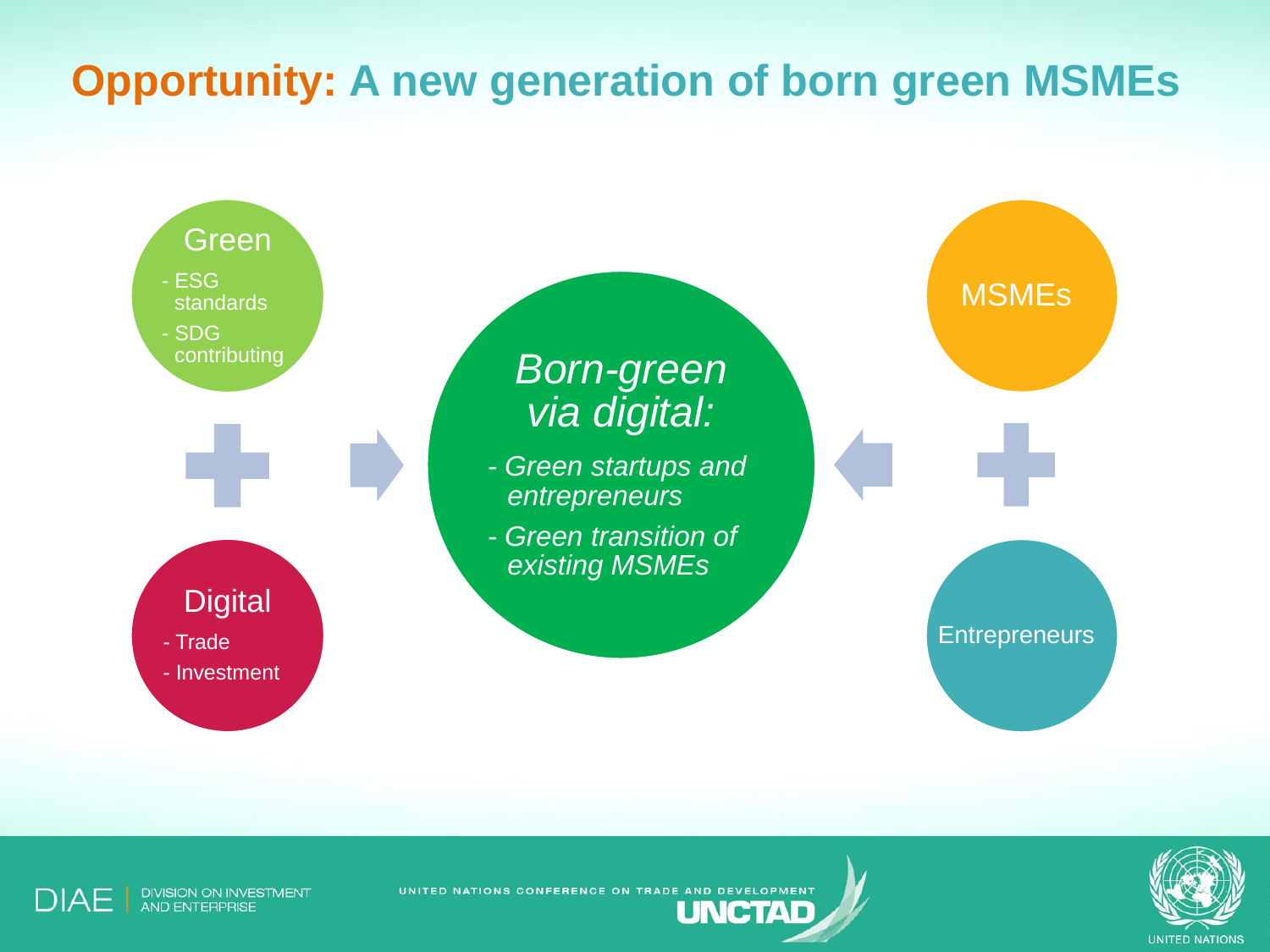#### **Process: a participatory approach**





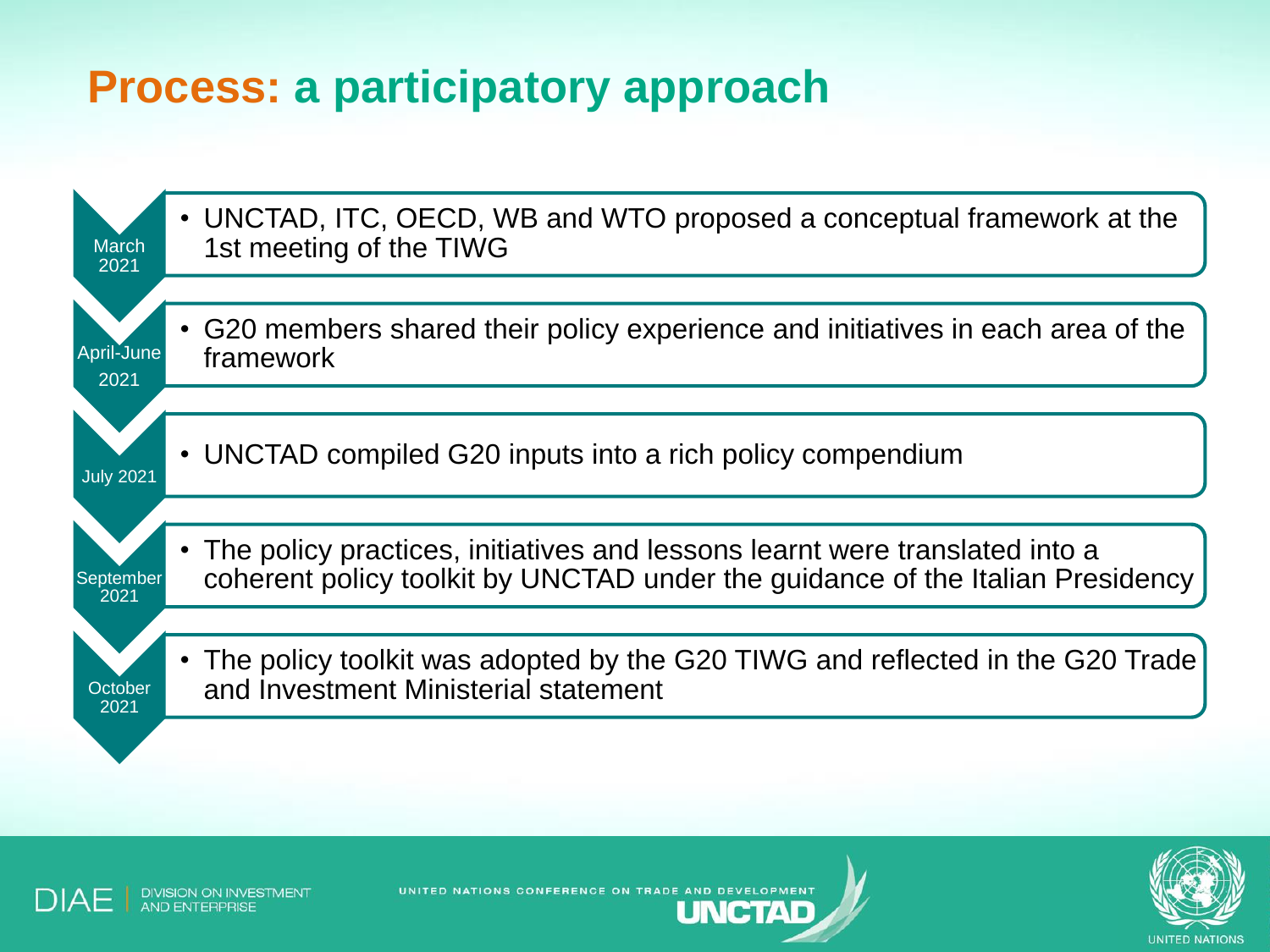## **Challenges: traditional and new ones**

| <b>Traditional</b>                                   | <b>New</b>                                                |
|------------------------------------------------------|-----------------------------------------------------------|
| <b>Access to finance</b>                             | Low-carbon transition and access to<br>green finance      |
| Access to basic technology and<br>innovation systems | Access to sophisticated digital<br>technologies           |
| Access to value chain and markets                    | Access and presence in online<br>marketplace              |
| Compliance with the regulatory regime                | Compliance with <i>green</i> regulations and<br>standards |
| Access to traditional entrepreneurial<br>skills      | Access to specific knowledge and skills                   |



DIVISION ON INVESTMENT<br>AND ENTERPRISE **DIAE**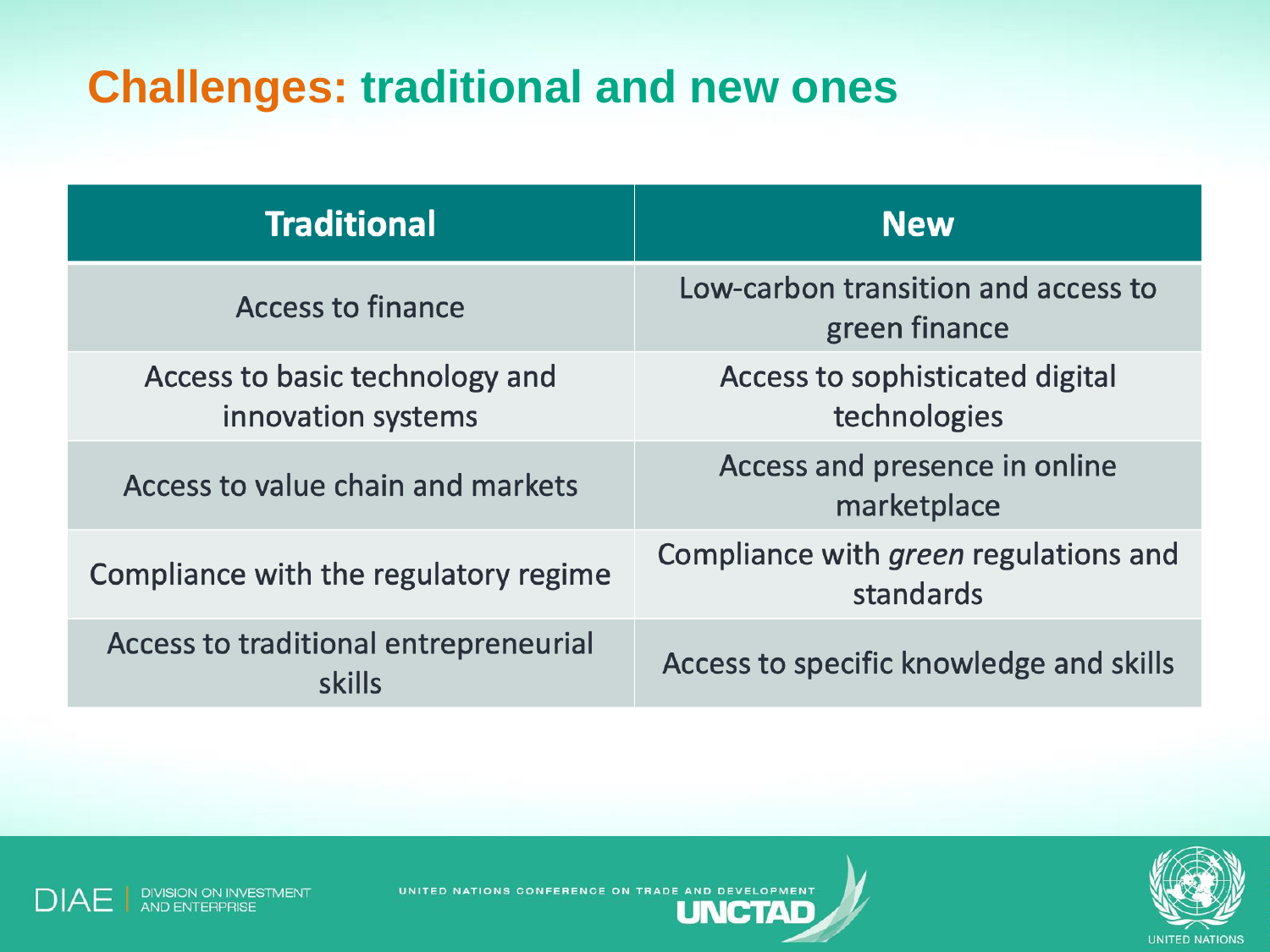## **A born green via digital policy toolkit: Framework and key elements**

**Enhancing entrepreneurship education and skills exchanges and Improving access Promoting Optimizing the regulatory environment** *Born-green via digital: - Green startups and entrepreneurs - Green transition of existing MSMEs*

**to finance**

**Facilitating technology** 

**innovation**

**partnerships and linkages**

**UNCTAD** 



UNITED NATIONS CONFERENCE ON TRADE AND DEVELOPMENT

**UNITED NATIONS**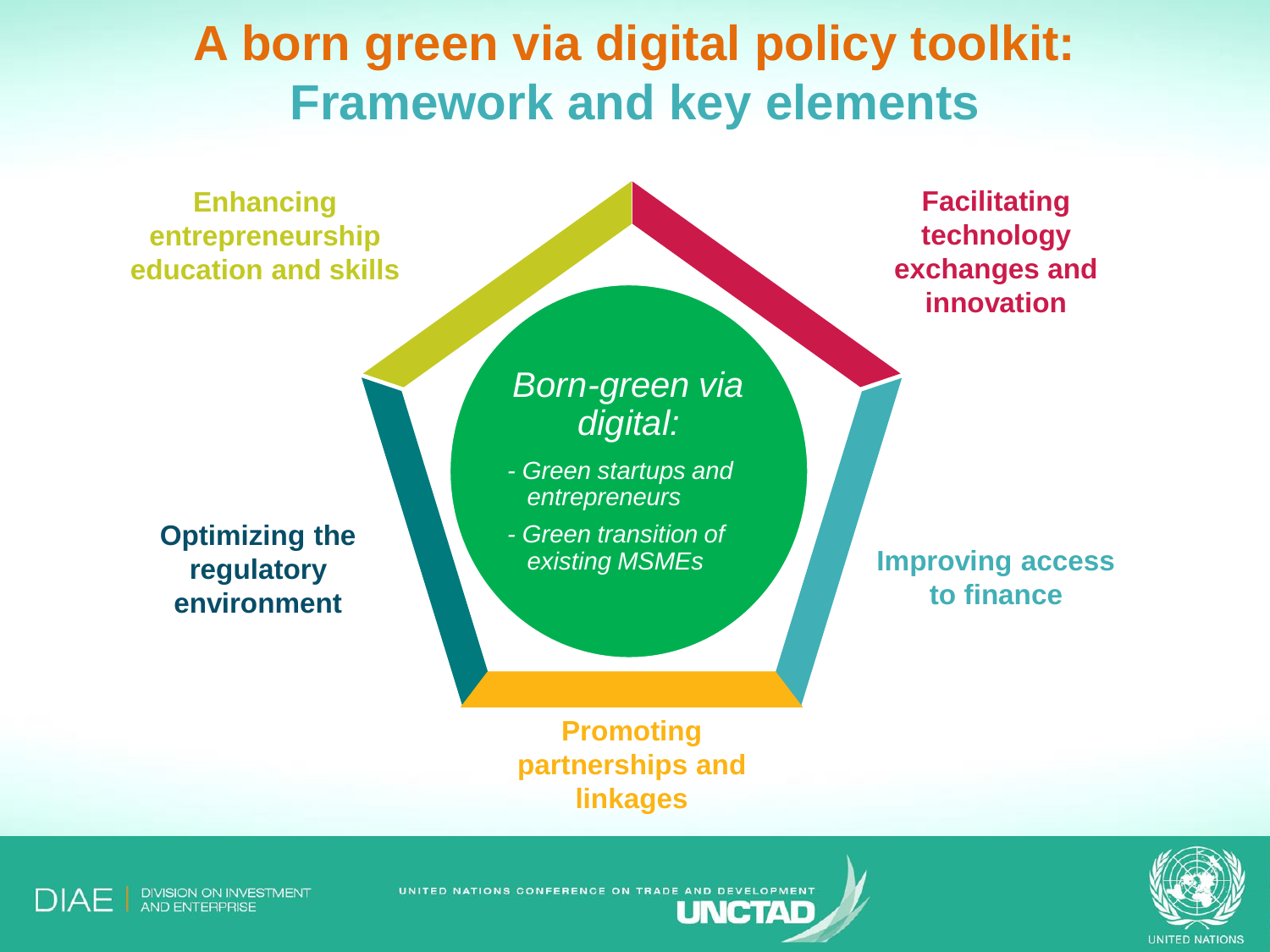#### **Way forward: the toolkit as a shared resource**

- Blends the concrete policy experiences of the world's major economies with the expertise of the international organizations in enterprise development
- Can inform further discussions and exchanges on best practices, as well as experiences in implementation and lessons learned within the G<sub>20</sub>
- Can provide a reference for non-G20 countries looking to support both existing and new entrepreneurs and MSMEs in the green and digital transformation
- Can inform effective policy support and technical assistance in MSMEs and entrepreneurship development